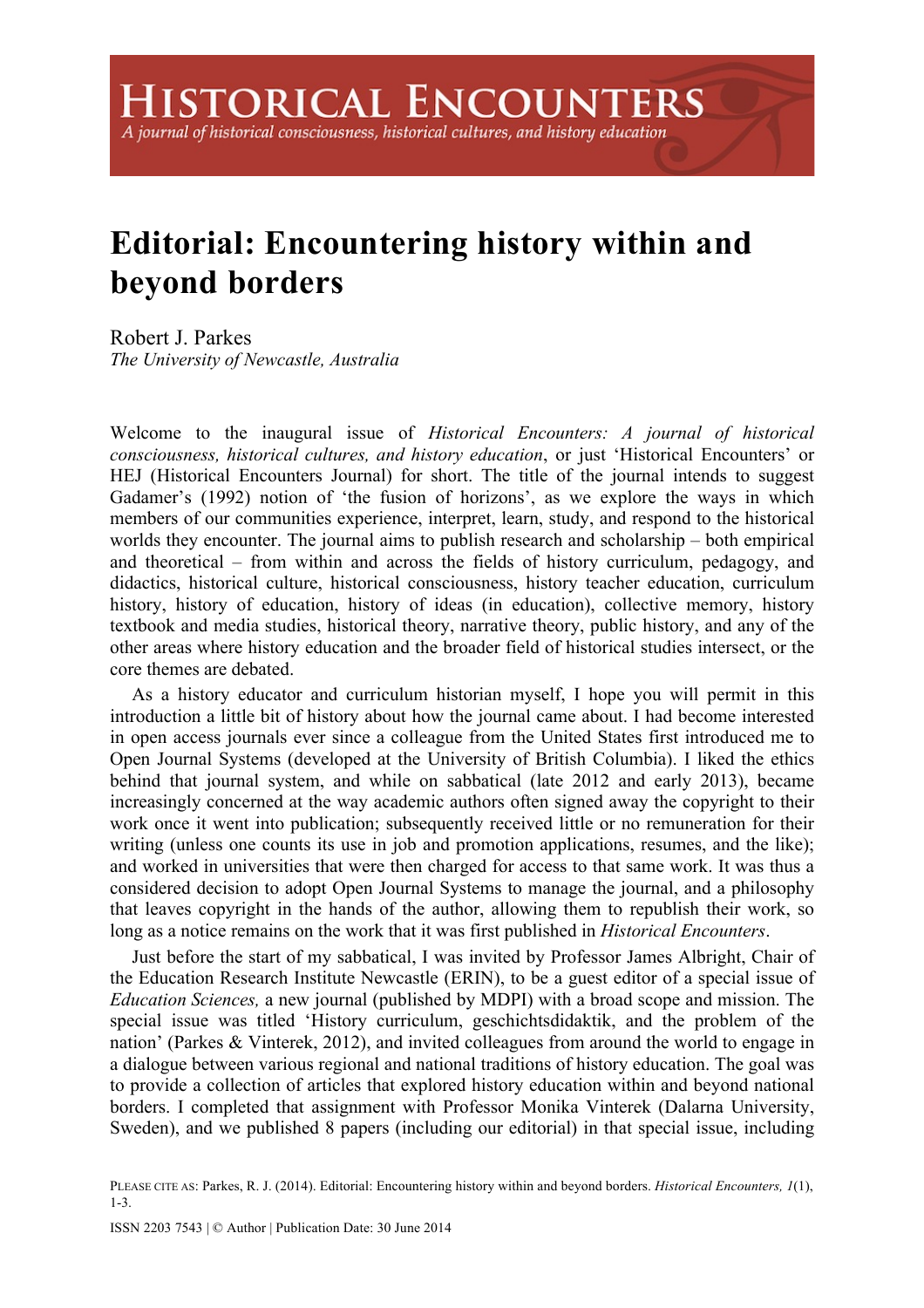articles by well-known and emerging scholars in the field. Its publication marked a personal milestone in a developing association with history educators beyond my own nation's borders.

During the second-half of my sabbatical in 2013 I took up residence as a Visiting Research Fellow in the Department of Historical, Philosophical, and Religious Studies at Umeå University, Sweden, where I worked with the Educational History and History Didactics group led by Professor Daniel Lindmark; and attended a wonderful conference in Linköping that demonstrated the vibrancy of the *historiedidaktik* and *historia utbildning* research field in Sweden. Among these Nordic colleagues I encountered the concept of 'historical culture', which was not being used much in Australia, and a great interest in 'historical consciousness' that was aware of both the older Continental (originally Germanic) and younger North American (predominantly Canadian) scholarship (Ahonen, 2005). The significance of that experience is registered in the thematic focus of this journal, and in the interest colleagues from the Nordic region have shown in the journal (with half the articles in this inaugural issue coming from scholars located in Nordic nations).

When I returned to Australia mid-2013, I proposed to my colleagues in the HERMES (Historical Experience, Representation, Media, and Education Studies) Research Network concentrated within The University of Newcastle, that we should publish an open access journal. I am pleased to say that we shared a great enthusiasm for the project. The publication of our inaugural issue would not have been possible if it were not for the behind-the-scenes efforts of the Editorial Team – particularly Dr Heather Sharp and Dr Debra Donnelly, whose advice I regularly sought – and the many members of our outstanding Editorial Board who reviewed papers for the inaugural issue. I would also like to thank each of the authors who submitted papers. In a neoliberal world where every move an academic makes is quantified and evaluated, the courage involved in submitting your work to a fledgling journal not yet present in institutional or regional ranking systems, cannot be underestimated.

The papers in this inaugural issue reflect the wide range of scholarship currently occurring that treats historical consciousness, historical culture, and history education as its objects of analysis. With contributions from Australia, Canada, Finland, Sweden, and the Netherlands, they represent an exciting diversity of works located within a variety of intersecting research fields including: history teacher education (McLean & colleagues), historical theory (Thorp), museum studies and public pedagogy (Smith), curriculum history and history textbook studies (Elmersjö), public history (Clark), and history education (Ahonen; and Ammert). We also have our first 'provocations' piece, arguing for the use of 'counterfactuals' in history education (Huijen & Holthuis); and we are pleased to be able to share an extended abstract of a recently completed doctoral dissertation (Salter), in a section we hope will be successful in showcasing the work of new scholars in the field. The editorial team is thrilled that we have such a diverse range of contributions to offer for our inaugural issue.

I'd like to finish this introduction to the inaugural issue by encouraging you to spread the word about *Historical Encounters,* and invite scholars with expertise in areas that define the scope of the journal to submit their work for review, or to sign up as reviewers. It is safe to say that the journal will only be as good as the researchers and scholars who participate in it.

## **References**

Ahonen, S. (2005). Historical consciousness: a viable paradigm for history education? *Journal of Curriculum Studies, 37*(6), 697-707.

Gadamer, H.-G. (1992). *Truth and method* (J. Weinsheimer & D. G. Marshall, Trans.). New York: Crossroad.